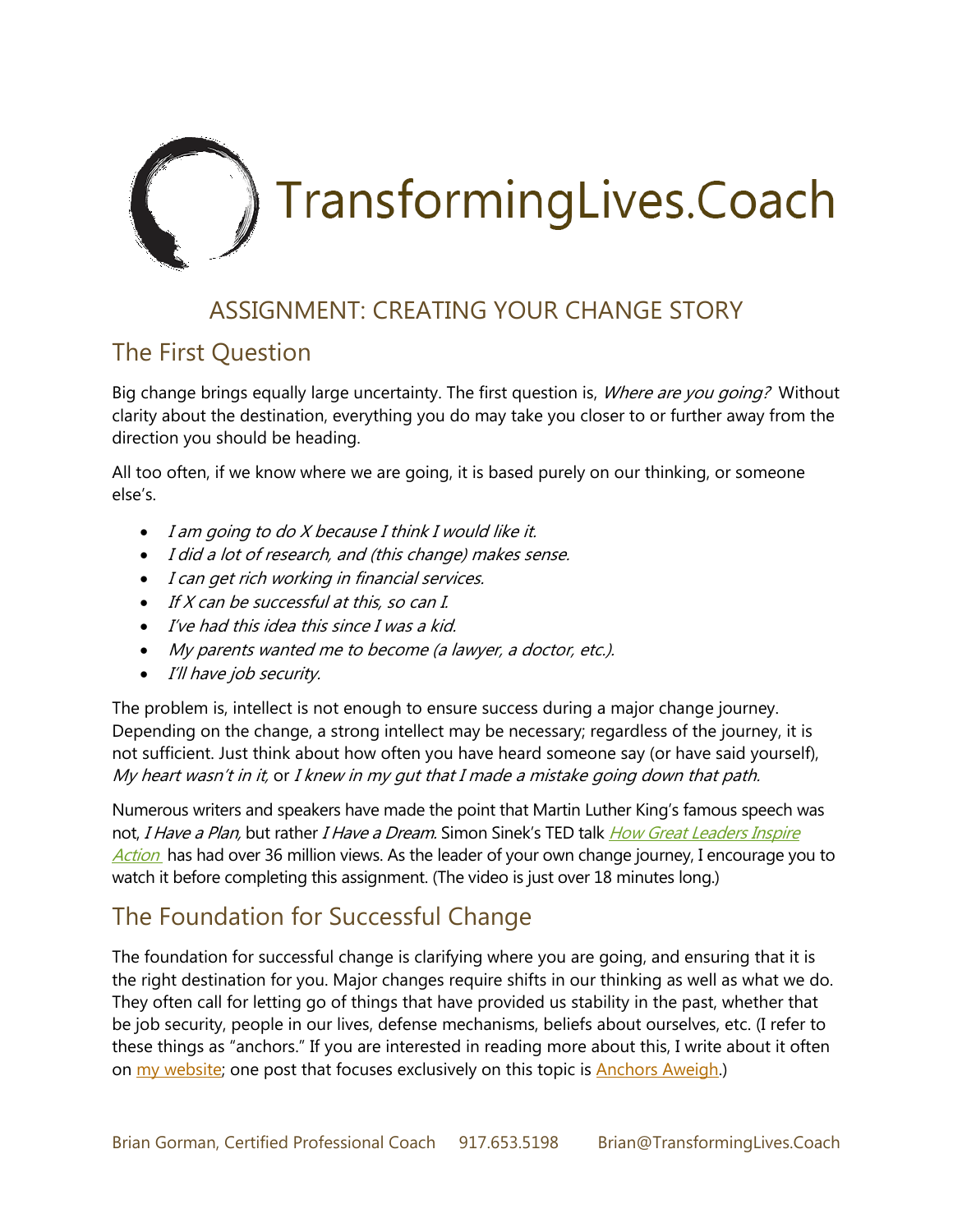If major change were easy, we would all be doing much more of it much more successfully. The reality is, it is hard. It takes discipline; it takes courage; it takes making mistakes, learning from them, and moving on; it takes falling down and getting back up; it can demand sleepless nights, and stomach-churning days. The way to get through all of this is to really embody the outcome that you are seeking to achieve; to know what it will feel like, smell like, sound like, taste like…to know not just in your mind but in your body what it will be like to be successful. Having that clarity of your intent is what will help you get through the tough times.

Unless you have gone through this exercise before, it is unlikely you currently have this level of clarity. And, this assignment alone will not get you there. However, it will begin to lay that foundation. Our upcoming coaching session will build on it. I encourage you to set aside time in the following weeks to continue evolving and refining the work that you are starting to do here.

## Assignment 1

Please give yourself as much time as you need to complete this assignment. I encourage you to read the entire assignment. If Part 1 applies to you, complete as much as you can, read what you have written, and then set it aside; do not move into Part 2 yet. Come back to it later, or tomorrow, and continue working on Part 1. I encourage you to do the reflection a second time, making any edits to what you have written; then move into Part 2. If Part 1 does not apply to you, move directly into Part 2. Again, my encouragement is to work it through, set it aside, and come back to it for a second time.

Please send me whatever you have completed no less than 24 hours before our next scheduled session. Don't worry about whether or not it is complete. The reality is that even if you think it is, you will be coming back to it later to work on it some more.

If *you currently have a destination in mind, whether or not you are sure that it is the right one, start here. If you do not, move on to Part 2.* 

#### Part 1: Where are you heading?

- 1. Briefly describe the destination of the change journey we are working on together. What outcome(s) are you seeking to attain? That destination may be clear and specific (e.g. My destination is to obtain a new job in X industry as a Y professional or it may be more general (My destination is to determine whether I should change careers, and then to successfully move forward with whatever decision I make).
- 2. Why are you taking (or considering) this change? When did the idea of it first come to you? When did it become serious?